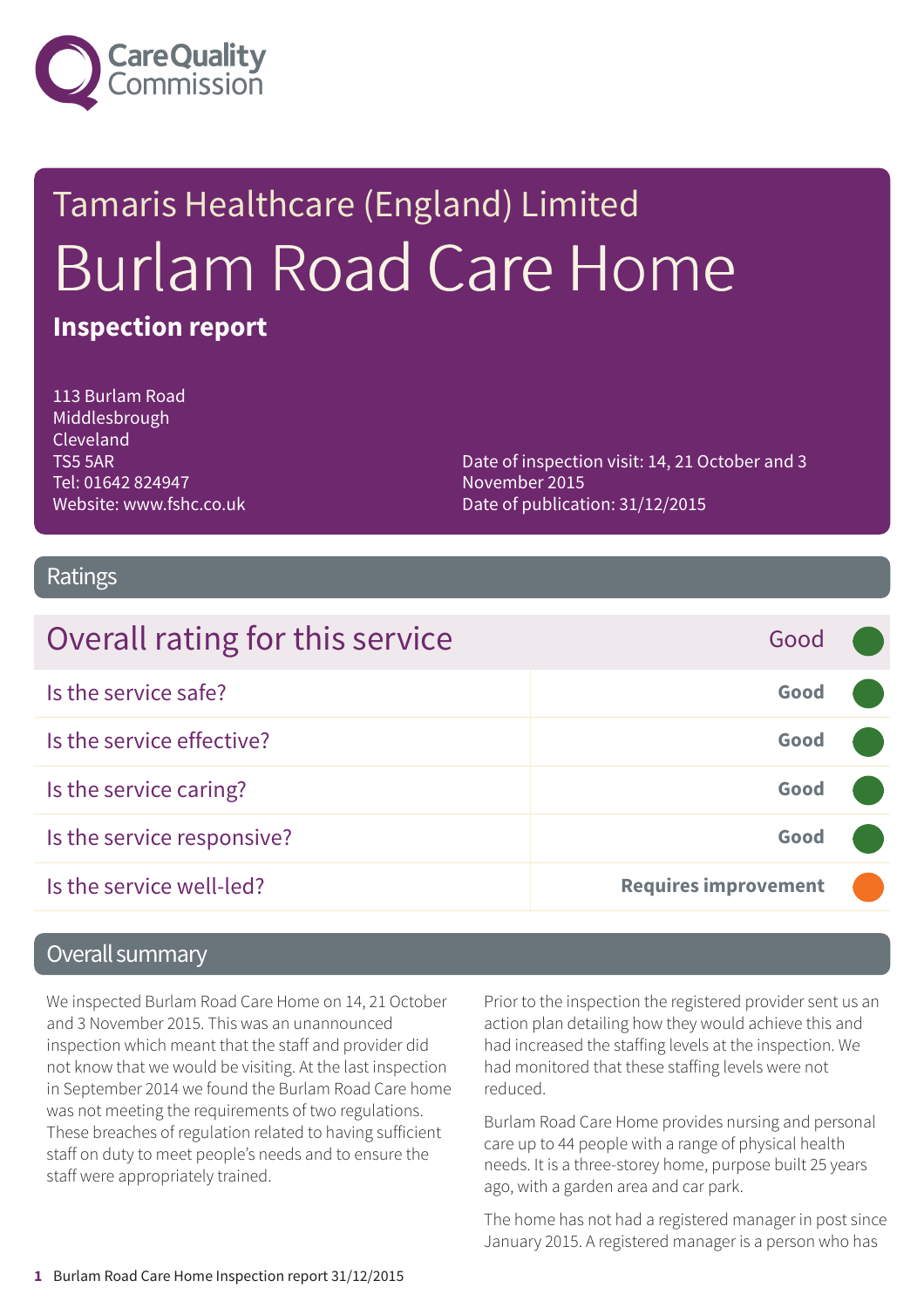registered with the Care Quality Commission to manage the service. Like registered providers, they are 'registered persons'. Registered persons have legal responsibility for meeting the requirements in the Health and Social Care Act 2008 and associated regulations about how the service is run. We made the registered provider aware that they were breaching their conditions of registration.

The provider has employed a new manager and they came into post mid-March 2015. The manager has commenced the process to become a registered manager. We confirmed with our registration team that the application has been accepted and is now being processed.

At this inspection we reviewed the action the provider had taken to address the above breaches of the Health and Social Care Act 2008 (Regulated Activities) Regulations 2010. We found that the provider had ensured improvements were made in these areas and these had led to the home meeting the above regulations.

However we found that some changes were being proposed to the operational structure of the home and although people in the local area were aware of these the registered provider had not formally discussed this with the staff, people who used the service or their relatives. Also the registered provider had not notified us of these proposed changes.

People and the staff we spoke with told us that there were enough staff on duty to meet people's needs. We found that one nurse and six care staff were on duty during the day and overnight there was one nurse and four care staff. In addition ancillary staff such as cooks and domestic staff were on duty throughout the week. The manager and clinical lead worked weekdays. The manager closely monitored dependency levels to ensure this staffing level remained adequate to meet people's needs and we found they increased the numbers of staff when needed.

We found that the registered provider had invested a lot of money in the service in order to improve the environment and provide staff with computerised systems for both monitoring the service and ensuring they remained up to date with their training. We found that the new monitoring systems had just been

introduced and staff were learning how to use them. We found the guidance, particularly for collecting information for calculating the staffing levels, needed to be clearer.

We also found that although the manager was taking action to make sure staff adhered to the requirements of the Mental Capacity Act 2005 and the associated Code of Practice, and we confirmed that staff had been given access to this information. However, we found that relevant guidance and paperwork had been removed from the upstairs unit. The manager investigated this issue and found that prior to a nurse leaving they had taken the documentation. The manager took appropriate action to escalate this matter with the registered provider senior management.

Staff had received Mental Capacity Act 2005 and the Deprivation of Liberty Safeguards training and understood the requirements of the Act. The manager had a very good understanding of the legislation and were ensuring staff worked within the law to support people who may lack capacity to make their own decisions. The manager recognised that staff needed additional support to ensure they had the skills and knowledge to consistently work with the Mental Capacity Code of Practice.

People we spoke with told us they felt safe in the home and the staff made sure they were kept safe. We saw there were systems and processes in place to protect people from the risk of harm.

People were supported to maintain good health and had access to healthcare professionals and services. People were supported and encouraged to have regular health checks and were accompanied by staff or relatives to hospital appointments.

People's needs were assessed and care and support was planned and delivered in line with their individual care needs. Care plans contained comprehensive and detailed information about how each person should be supported. We found that risk assessments were very detailed. They contained person specific actions to reduce or prevent the highlighted risk.

People told us that they made their own choices and decisions, which were respected by staff. We observed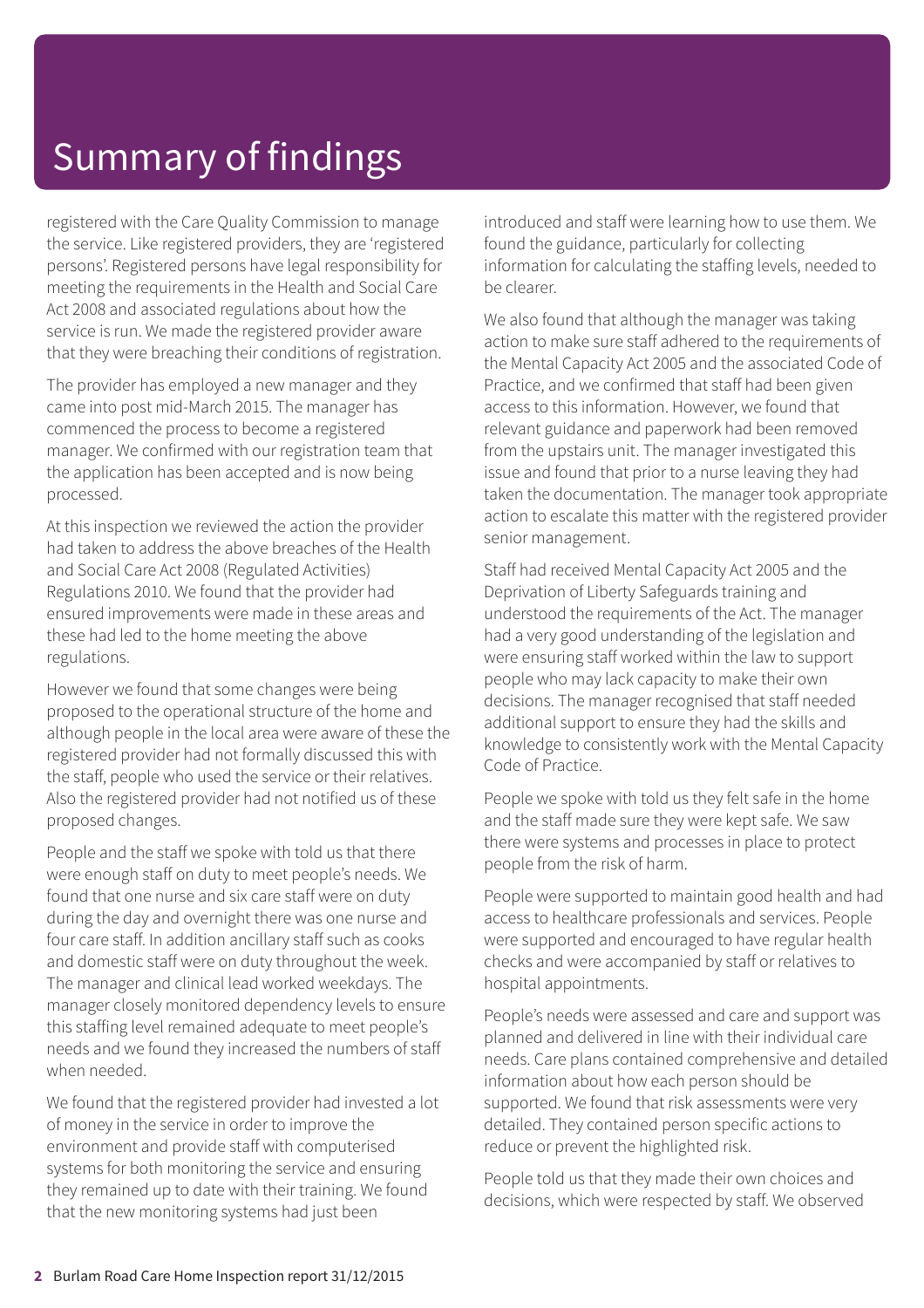that staff had developed positive relationships with the people who used the service. Where people had difficulty making decisions we saw that staff gently worked with them to find out what they felt was best.

The interactions between people and staff were jovial and supportive. Staff were kind and respectful; we saw that they were aware of how to respect people's privacy and dignity.

We saw that the activities coordinator engaged people in a wide range of meaningful occupation and this was tailor made to each person's preferences.

People told us they were offered plenty to eat and assisted to select healthy food and drinks which helped to ensure that their nutritional needs were met. We saw that each individual's preference was catered for and people were supported to manage their weight and nutritional needs.

We saw that the provider had a system in place for dealing with people's concerns and complaints. People we spoke with told us that they knew how to complain and felt confident that staff would respond and take action to support them. People we spoke with did not raise any complaints or concerns about the service.

Effective recruitment and selection procedures were in place and we saw that appropriate checks had been undertaken before staff began work. The checks included obtaining references from previous employers to show staff employed were safe to work with vulnerable people.

Staff had received a wide range of training, which covered mandatory courses such as fire safety as well as condition specific training such as dementia and Parkinson's disease. We found that the provider not only ensured staff received refresher training on all training on an annual basis but routinely checked that staff understood how to put this training into practice.

Regular surveys, resident and relative meetings were held and relatives were able to share their views about the staff performance. This had led to two staff members being nominated for the provider's national award. Both had won awards for showing a caring a compassionate attitude.

We found that the building was very clean and well-maintained. Appropriate checks of the building and maintenance systems were undertaken to ensure health and safety.

The provider had developed a range of systems to monitor and improve the quality of the service provided. We saw that the provider had implemented these and used them to critically review the service. This had led to the systems being effective and the service being well-led.

We found the provider was breaching one of the Health and Social Care Act 2008 (Regulated Activities) Regulations 2014. We also highlighted that the provider did need to ensure notifications were submitted in line with the requirements of The Care Quality Commission Registration Regulations 2009. This related to be open with people or otherwise called the duty of cadour. You can see what action we took at the back of the full version of this report.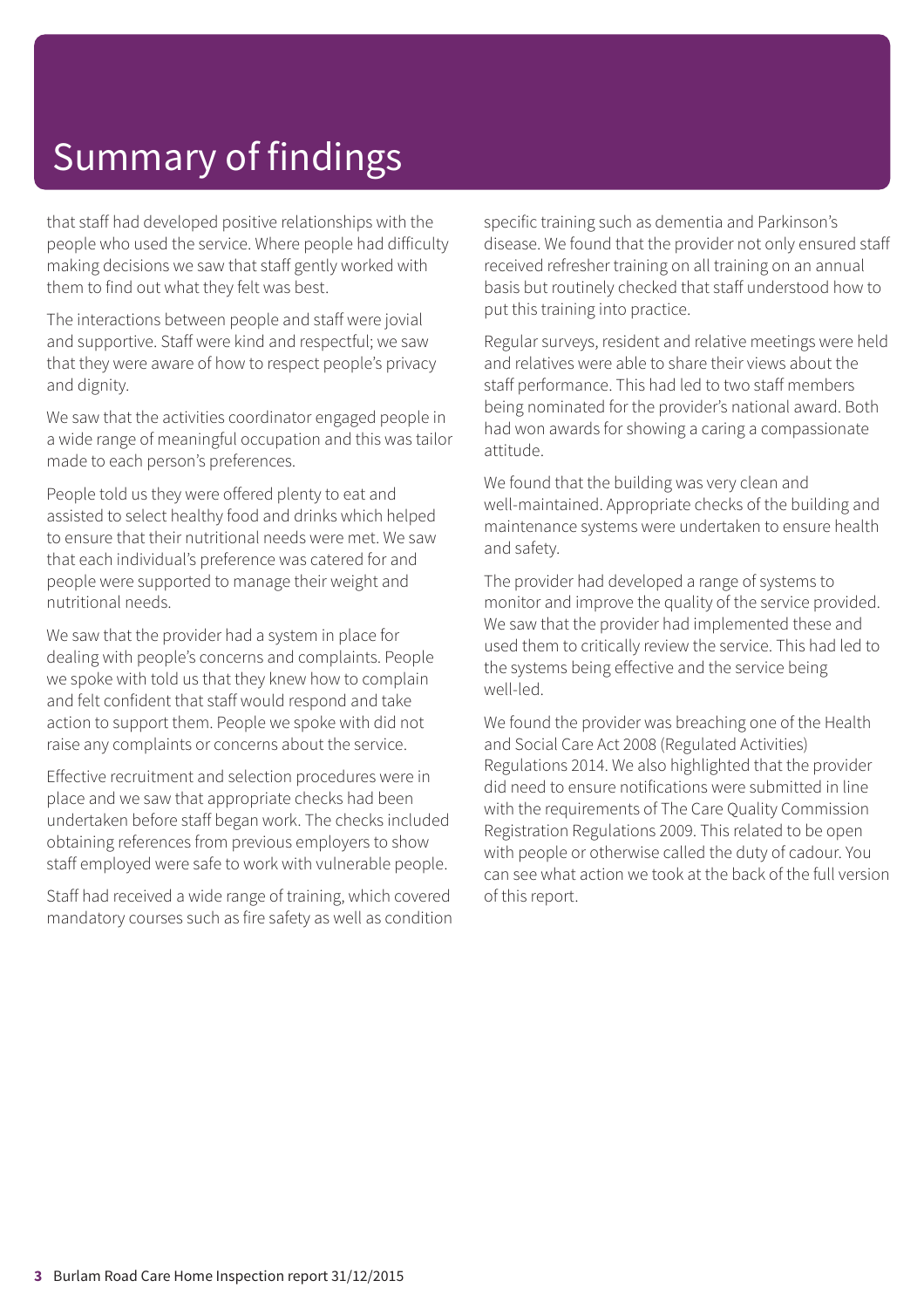#### The five questions we ask about services and what we found

We always ask the following five questions of services.

| Is the service safe?<br>The service was safe.                                                                                                                                                                                                             | Good |
|-----------------------------------------------------------------------------------------------------------------------------------------------------------------------------------------------------------------------------------------------------------|------|
| Staff were knowledgeable in recognising signs of potential abuse and reported<br>any concerns regarding the safety of people to senior staff.                                                                                                             |      |
| There were sufficient skilled and experienced staff on duty to meet people's<br>needs. Robust recruitment procedures were in place. Appropriate checks were<br>undertaken before staff started work.                                                      |      |
| Appropriate systems were in place for the management and administration of<br>medicines. Appropriate checks of the building and maintenance systems were<br>undertaken, which ensured people's health and safety was protected.                           |      |
| Is the service effective?<br>The service was effective.                                                                                                                                                                                                   | Good |
| Staff had the knowledge and skills to support people who used the service.<br>They were able to update their skills through regular training. Staff followed<br>the requirements of the Mental Capacity Act 2005 and Deprivation of Liberty<br>Safeguards |      |
| People were provided with a choice of nutritious food, which they chose at<br>weekly meetings. People were supported to maintain good health and had<br>access to healthcare professionals and services.                                                  |      |
| Is the service caring?<br>This service was caring.                                                                                                                                                                                                        | Good |
| People told us that they liked living at the home. We saw that the staff were<br>very caring and discreetly supported people to deal with all aspects of their<br>daily lives.                                                                            |      |
| We saw that staff constantly engaged people in conversations and these were<br>tailored to ensure each individual's communication needs were taken into<br>consideration.                                                                                 |      |
| People were treated with respect and their independence, privacy and dignity<br>were promoted. The staff were knowledgeable about people's support needs.                                                                                                 |      |
| Is the service responsive?<br>The service was responsive.                                                                                                                                                                                                 | Good |
| People's needs were assessed and care plans were produced, which identified<br>how to meet each person's needs. These plans were tailored to meet each<br>person's individual requirements and reviewed on a regular basis.                               |      |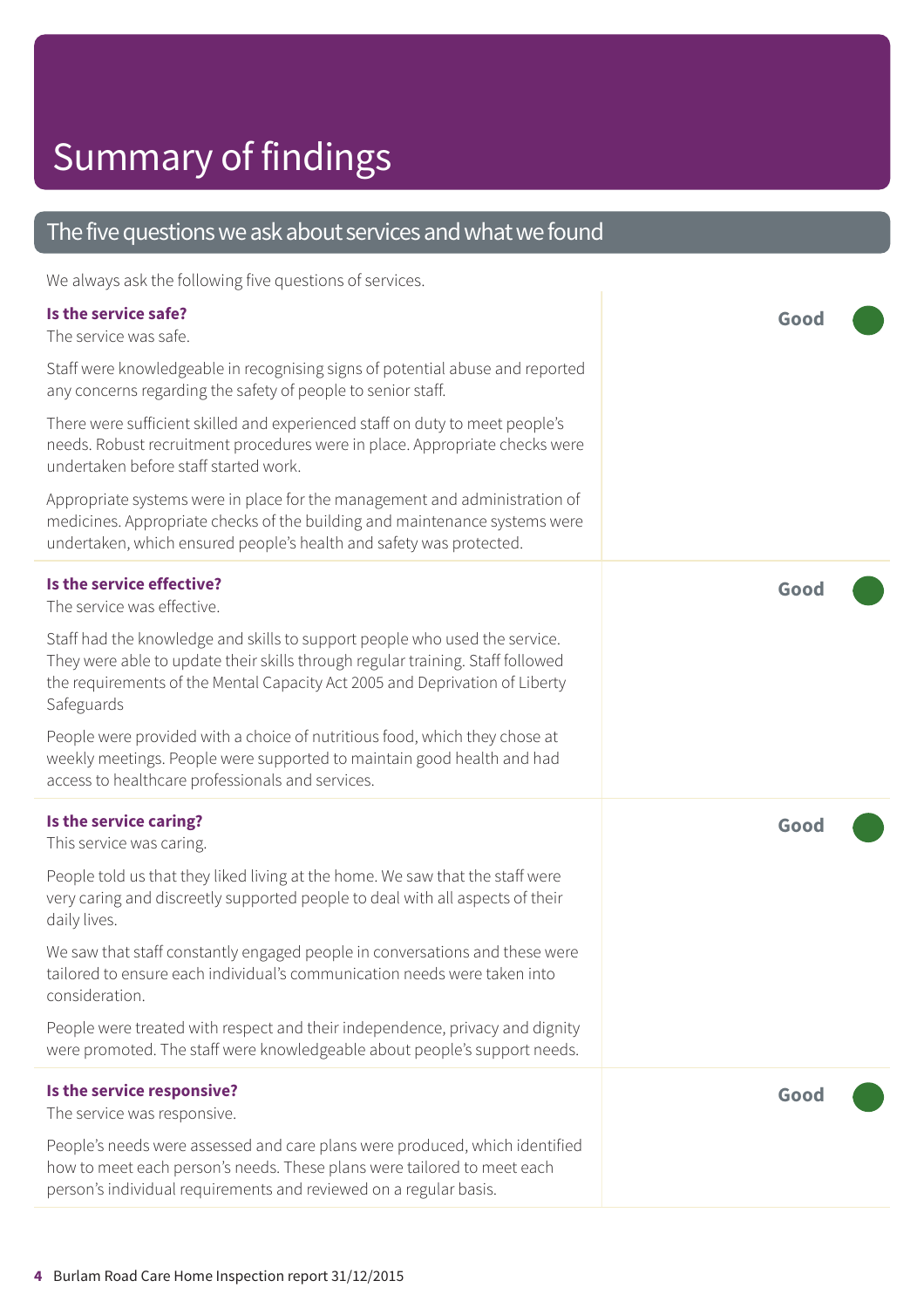We saw people were encouraged and supported to take part in activities and routinely went on outings to the local community.

The people we spoke with were aware of how to make a complaint or raise a concern. They told us they had no concerns but were confident if they did these would be looked into and reviewed in a timely way.

| Is the service well-led?<br>The service was not well led.                                                                                                                                                     | <b>Requires improvement</b> |  |
|---------------------------------------------------------------------------------------------------------------------------------------------------------------------------------------------------------------|-----------------------------|--|
| The registered provider was not open and transparent about proposed<br>changes to the operational structure of the home.                                                                                      |                             |  |
| The registered provider failed to notify us of proposed changes.                                                                                                                                              |                             |  |
| We found that the manager was very conscientious and critically reviewed all<br>aspects of the service then took timely action to make any necessary changes.                                                 |                             |  |
| Staff told us they found that the manager was very supportive and felt able to<br>have open and transparent discussions with them.                                                                            |                             |  |
| There were effective systems in place to monitor and improve the quality of<br>the service provided. Staff and the people we spoke with told us that the<br>home had an open, inclusive and positive culture. |                             |  |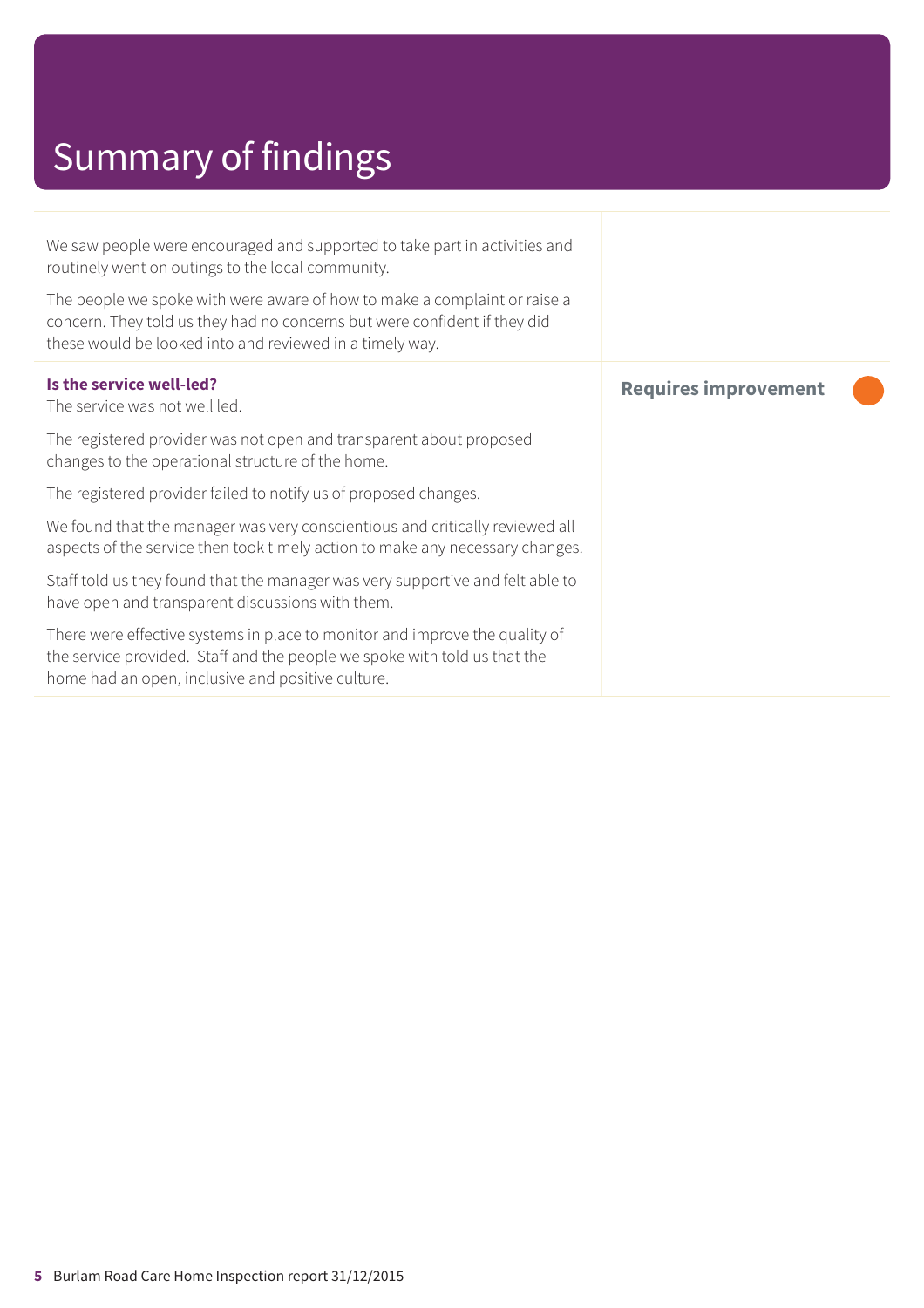

## Burlam Road Care Home **Detailed findings**

#### Background to this inspection

We carried out this inspection under Section 60 of the Health and Social Care Act 2008 as part of our regulatory functions. This inspection checked whether the provider is meeting the legal requirements and regulations associated with the Health and Social Care Act 2008, to look at the overall quality of the service, and to provide a rating for the service under the Care Act 2014.

An adult social care inspector visited the home and had asked a specialist advisor who was a occupational therapist and expert by experience to join them but due to unforeseen circumstances they were unable to come on the inspection.

The provider was not asked to complete a provider information return (PIR). This is a form that asks the provider to give some key information about the service, what the service does well and improvements they plan to make.

Before the inspection we reviewed all the information we held about the home. The information included reports from local authority contract monitoring visits.

During the inspection we spoke with ten people who used the service and three relatives. We also spoke with the manager, clinical lead, a nurse, a senior carer, seven care assistants, the cook, a domestic staff member and the administrator.

We spent time with people in the communal areas and observed how staff interacted and supported individuals. We observed the meal time experience and how staff engaged with people during activities. We looked at seven people's care records, ten recruitment records and the staff training records, as well as records relating to the management of the service. We looked around the service and went into some people's bedrooms (with their permission), all of the bathrooms and the communal areas.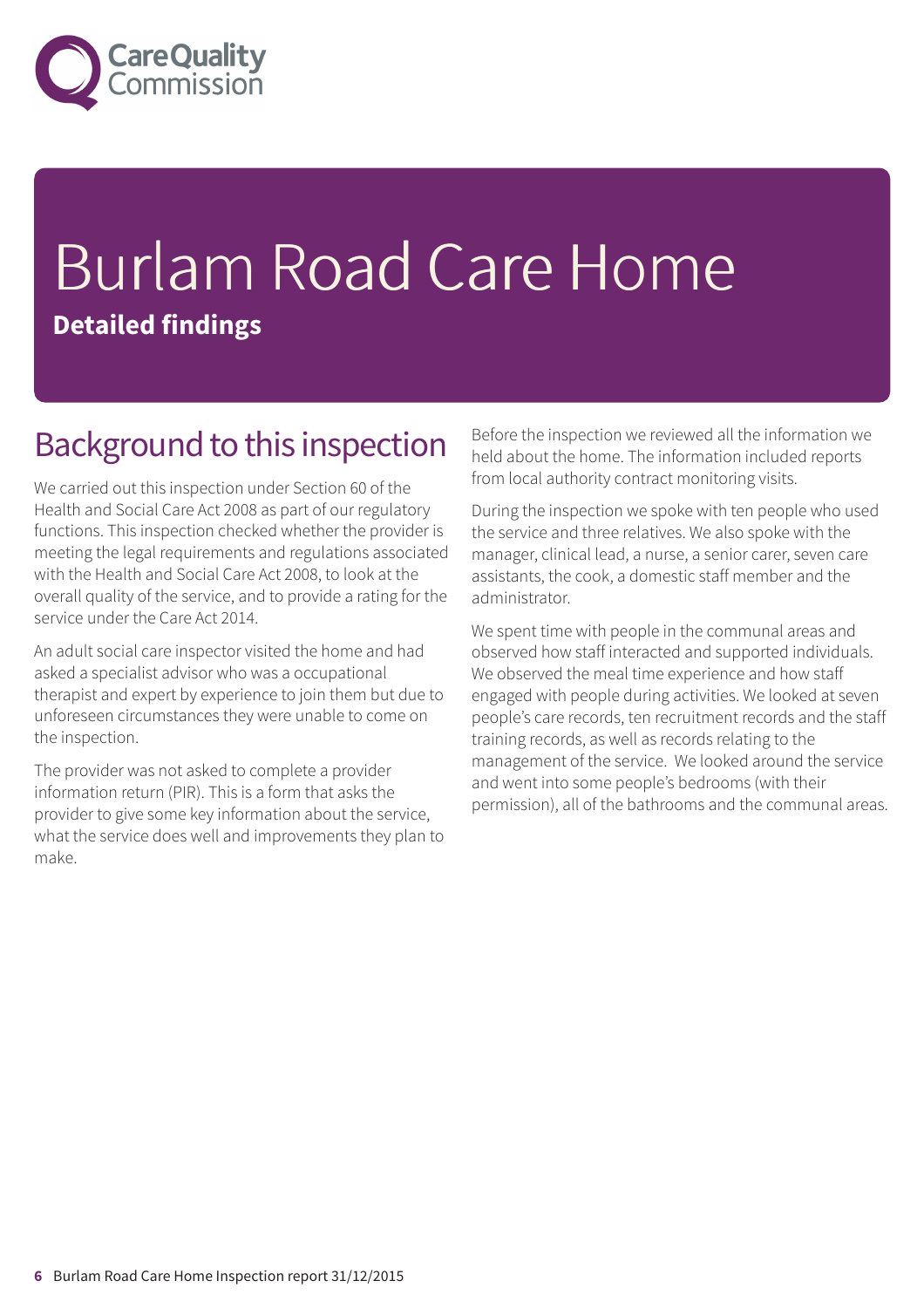#### Is the service safe?

#### **Our findings**

We asked people who used the service what they thought about the home and staff. People told us that they liked living at the home. They found staff kept them safe and were very caring. People said, "The staff are excellent" , "I am quite happy in here" And "I find the girls go out of their way to make sure I am alright."

Relatives told us that they thought the staff provided care that met people's needs and kept individuals safe. Relatives said "My relative is very happy here" And "The staff always go the extra mile and the manager is wonderful."

People who were identified to be at risk had appropriate plans of care in place such as plans for ensuring action was taken to manage pressure area care and safely assist people to eat. Charts used to document change of position and food and hydration were clearly and accurately maintained and reflected the care that we observed being given. This meant people were protected against the risk of harm because the provider had suitable arrangements in place. The risk assessments and care plans we looked at had been reviewed and updated on a monthly basis.

From our observations, staff took steps to ensure people living at the service were safe. We spoke with six members of staff about safeguarding and the steps they would take if they felt they witnessed abuse. We asked staff to tell us about their understanding of the safeguarding process. Staff gave us appropriate responses and told us they would report any incident to senior managers and they knew how to take it further if need be. Staff we spoke with were able to describe how they ensured the welfare of vulnerable people was protected through the organisation's whistle blowing and safeguarding procedures.

We saw that staff had received a range of training designed to equip them with the skills to deal with all types of incidents, including medical emergencies. The staff we spoke with during the inspection confirmed that the training they had received provided them with the necessary skills and knowledge to deal with emergencies. Staff could clearly articulate what they needed to do in the event of a fire or medical emergency. Staff were also able to explain how they would record incidents and accidents. A qualified first aider was on duty throughout the 24 hour period.

We saw evidence of Personal Emergency Evacuation Plans (PEEP) for all of the people living at the service. The purpose of a PEEP is to provide staff and emergency workers with the necessary information to evacuate people who cannot safely get themselves out of a building unaided during an emergency.

Accidents and incidents were managed appropriately. The manager discussed how they analysed incidents to determine trends and how they used this to assist them to look at staff deployment and find ways to mitigate any risks.

All areas we observed were very clean and had a pleasant odour. Staff were observed to wash their hands at appropriate times and with an effective technique that followed national guidelines.

We saw that personal protective equipment (PPE) was available around the home and staff explained to us when they needed to use it. We spoke with the housekeeper who told us they were able to get all the equipment they needed. We saw they had access to all the necessary control of hazardous substances to health (COSHH) information. COSHH details what is contained in cleaning products and how to use them safely.

We saw records to confirm that regular checks of the fire alarm were carried out to ensure that it was in safe working order. We confirmed that checks of the building and equipment were carried out to ensure people's health and safety was protected. We saw documentation and certificates to show that relevant checks had been carried out on the gas boiler, fire extinguishers and portable appliance testing (PAT). This showed that the provider had taken appropriate steps to protect people who used the service against the risks of unsafe or unsuitable premises.

We saw that the water temperature of showers, baths and hand wash basins in communal areas were taken and recorded on a regular basis to make sure that they were within safe limits. However we noted that the hot water was running at 39°c, which is below the recommended temperature of 43°c and mentioned that people may be experiencing baths in cool water. The provider undertook to ensure the staff made sure the bath water was comfortable for people.

Through our observations and discussions with people and staff members, we found there were enough staff with the right experience and training to meet the needs of the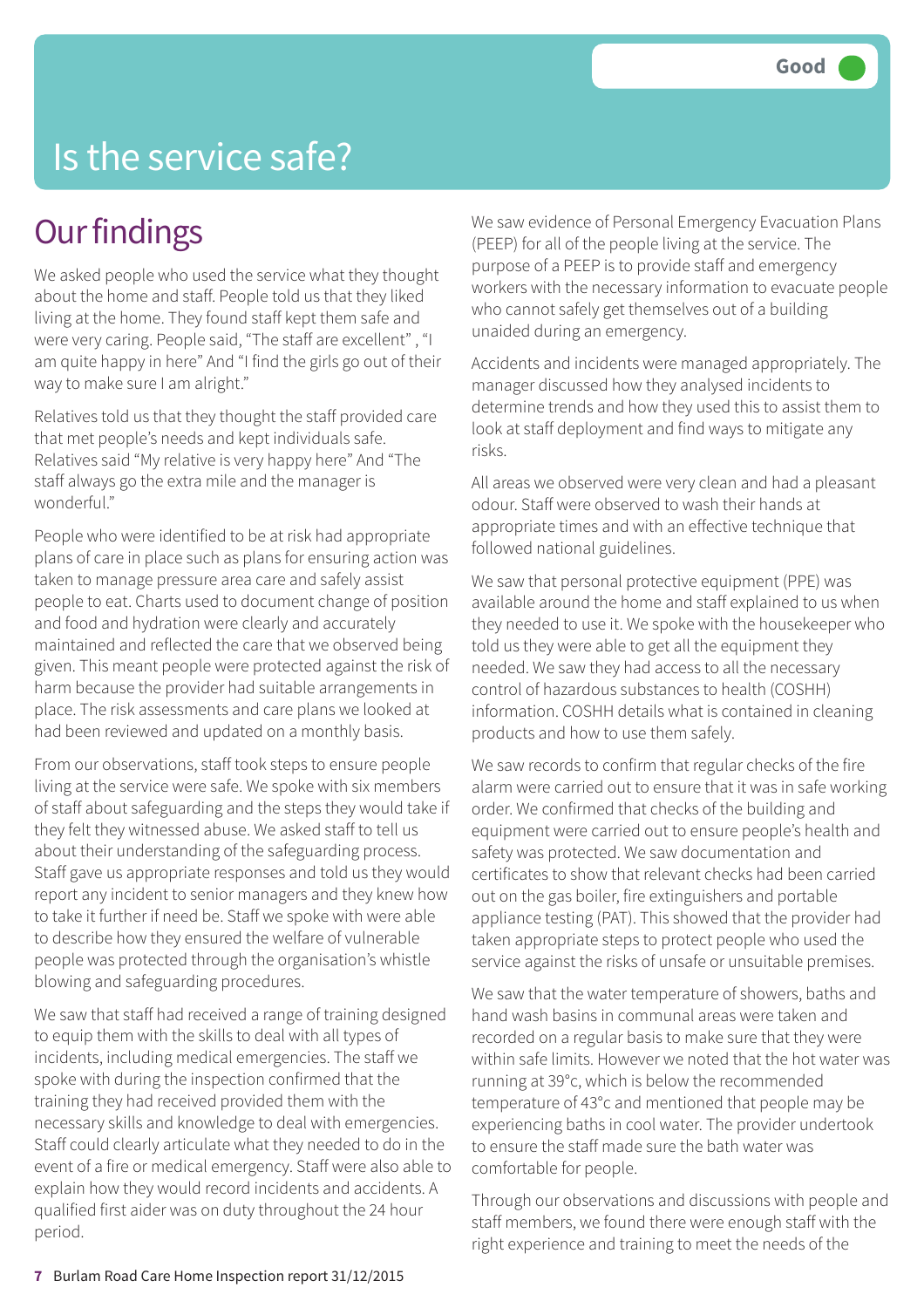#### Is the service safe?

people who used the service. The records we reviewed such as the rotas and training files confirmed this was case. A nurse and six care staff were on duty during the day and a nurse and four staff were on duty overnight. In addition to this the manager and deputy manager provided cover during the week. Also additional support staff were on duty during the day such as the administrator, catering, domestic and laundry staff. The manager closely monitored dependency levels to ensure this staffing level remained adequate to meet people's needs and we found they increased the numbers of staff when needed.

We looked at the recruitment records for ten staff members. We found recruitment practices were safe and relevant checks had been completed before staff worked unsupervised at the home. We saw evidence to show they had attended interview and the service had obtained information from referees. A Disclosure and Barring Service (DBS) check had been completed before they started work in the home. The Disclosure and Barring Service carry out a criminal record and barring check on individuals who

intend to work with children and vulnerable adults. This helps employers make safer recruiting decisions and also to prevent unsuitable people from working with children and vulnerable adults.

We found that there were appropriate arrangements in place for obtaining medicines, checking these on receipt into the home and storing them. We looked through the medication administration records (MAR's) and it was clear all medicines had been administered and recorded correctly.

Adequate stocks of medicines were securely maintained to allow continuity of treatment. The medicines trolley was stored safely and at the correct temperatures.

We found that information was available in both the medicine folder and people's care records, which informed staff about each person's protocols for their 'as required' medicine. We saw that this written guidance assisted staff to make sure the medicines were given appropriately and in a consistent way.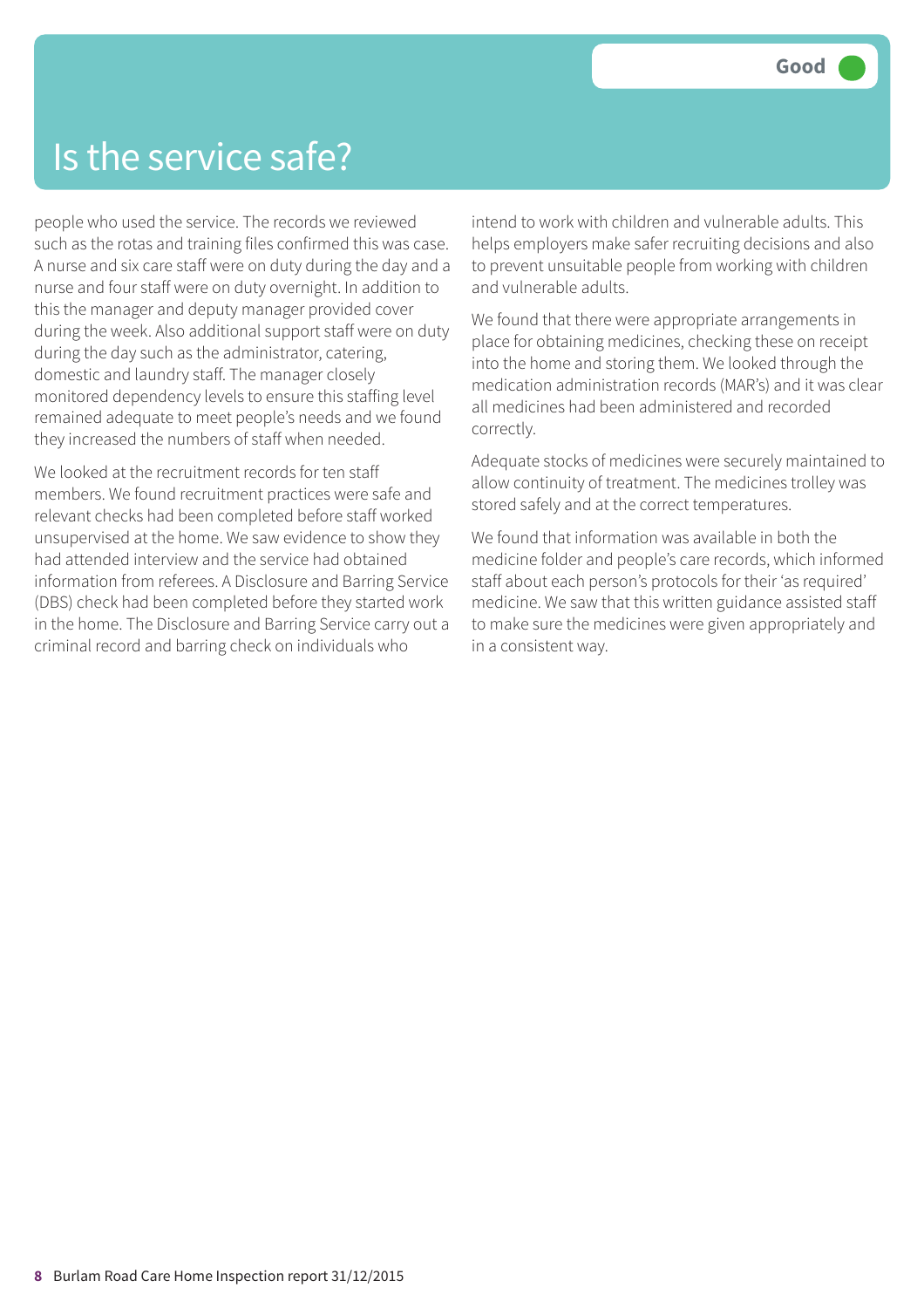#### Is the service effective?

#### **Our findings**

The people and relatives we spoke with told us they thought the staff were excellent and had ability to provide a service, which met their needs. We heard that relatives were confident that each person was effectively supported. They told us that the staff worked very closely with them and always kept them informed of any changes in their relative's condition.

People said, "I am very pleased with the care I get", "Staff are always there when I need a bit of help" And "I find my relative is well cared for at the home."

All the staff we spoke with told us that they were supported in accessing a variety of training and learning opportunities. One member of staff said, "I get to do a wide range of training and I find it is all really helpful for making sure I do a good job." Staff were able to list a variety of training that they had received in the last few months such as moving and handling, infection control, meeting people's nutritional needs and safeguarding. Staff told us they felt able to approach the management team if they felt they had additional training needs and were confident that the provider would facilitate this additional training.

We confirmed from our review of staff records and discussions that the staff were suitably qualified and experienced to fulfil the requirements of their posts. Staff received a wide range of training that was relevant to their role. Virtually all the staff were up to date with mandatory training and condition specific training such as working with people who were living with dementia. Plans were in place for the remaining staff to complete this training. We confirmed that all of the staff had also completed any necessary refresher training such as for first aid. We also found that the provider checked that staff applied the learning to their practice.

We found that staff had completed an in-depth induction when they were recruited. This had included reviewing the service's policies and procedures and shadowing more experienced staff.

Staff we spoke with during the inspection told us they regularly received supervision sessions and had an annual appraisal. Supervision is a process, usually a meeting, by which an organisation provide guidance and support to staff. We were told that an annual appraisal was carried out with all staff. We saw records to confirm that supervisions and appraisals had taken place. We saw that competency checks had been completed with nurses and those staff who assisted people to eat.

The manager and staff we spoke with told us that they had attended training in the Mental Capacity Act (MCA) 2005. MCA is legislation to protect and empower people who may not be able to make their own decisions, particularly about their health care, welfare or finances. They had ensured that where appropriate Deprivation of Liberty Safeguard (DoLS) authorisations had been obtained. DoLS is part of the MCA and aims to ensure people in care homes and hospitals are looked after in a way that does not inappropriately restrict their freedom unless it is in their best interests. The manager understood the principles of the MCA and 'best interest' decisions and ensured these were used where needed.

The written records of the people using the service reflected that the staff had a good knowledge and understanding of people's care and nursing needs. The care plans showed evidence of risk assessments, assessed needs, plans of care that were underpinned with evidence based nursing; for example people who were at risk of losing weight had monthly assessments using a recognised screening tool. We saw that MUST tools, which are used to monitor whether people's weight is within healthy ranges were being accurately completed. Where people had lost weight staff were contacting the GPs and dieticians to ensure prompt action was taken to determine reasons for this and improve individual's dietary intake.

We observed that people received appropriate assistance to eat in both the dining room and in their rooms. People were treated with gentleness, respect and were given opportunity to eat at their own pace. The tables in the dining room were set out well and consideration was given as to where people preferred to sit. During the meal the atmosphere was calm and staff were alert to people who became distracted and were not eating. People were offered choices in the meal and staff knew people's personal likes and dislikes. People also had the opportunity to eat at other times. All the people we observed enjoyed eating the food and very little was left on plates.

Staff maintained accurate records of food and fluid intake and were seen to update these regularly. We saw records to confirm that people had regular health checks and were accompanied by staff to hospital appointments. People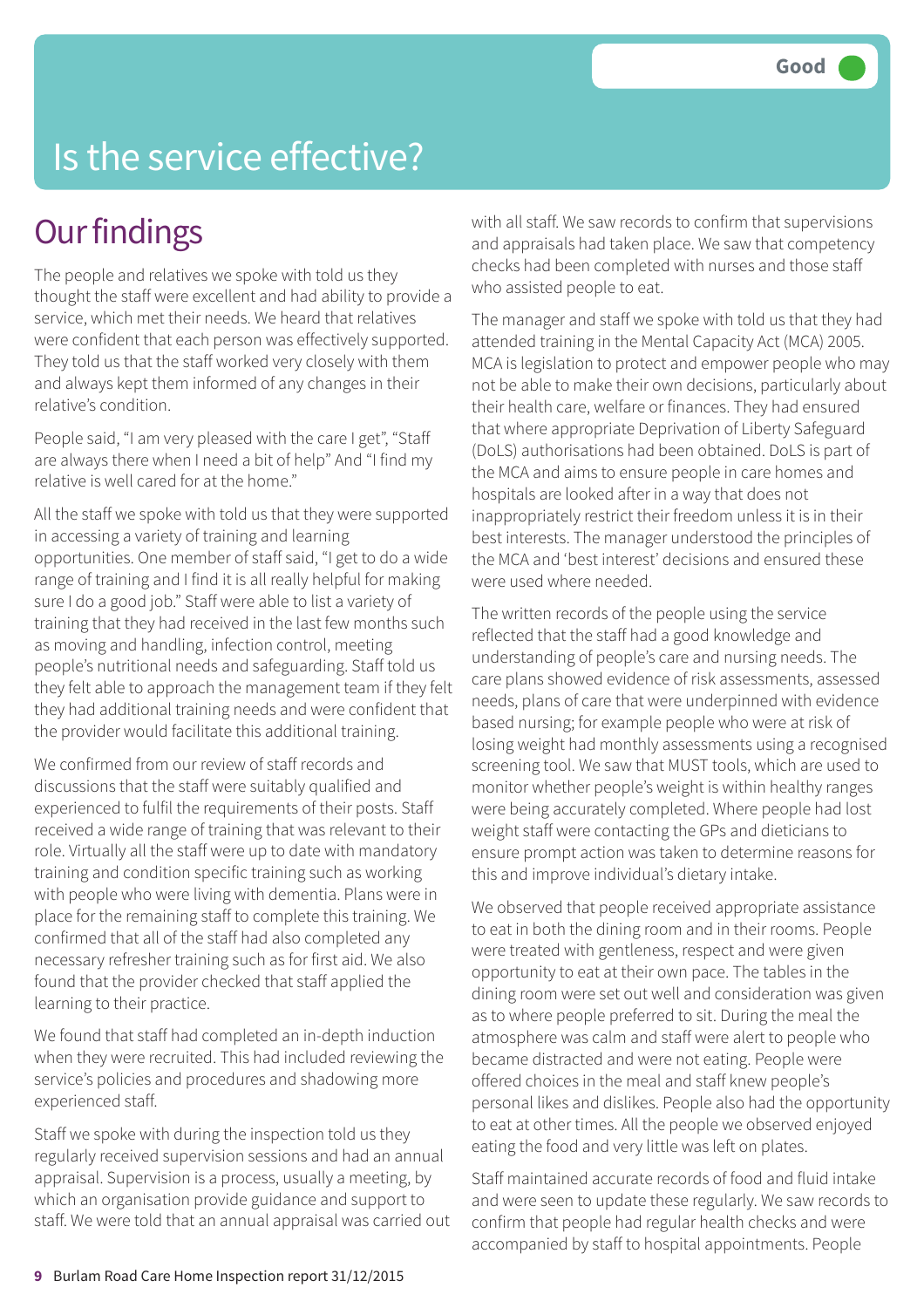#### Is the service effective?

were regularly seen by their treating teams and when concerns arose staff made contact with relevant healthcare professionals. We saw that people had been supported to

make decisions about the health checks and treatment options. This meant that people who used the service were supported to obtain the appropriate health and social care that they needed.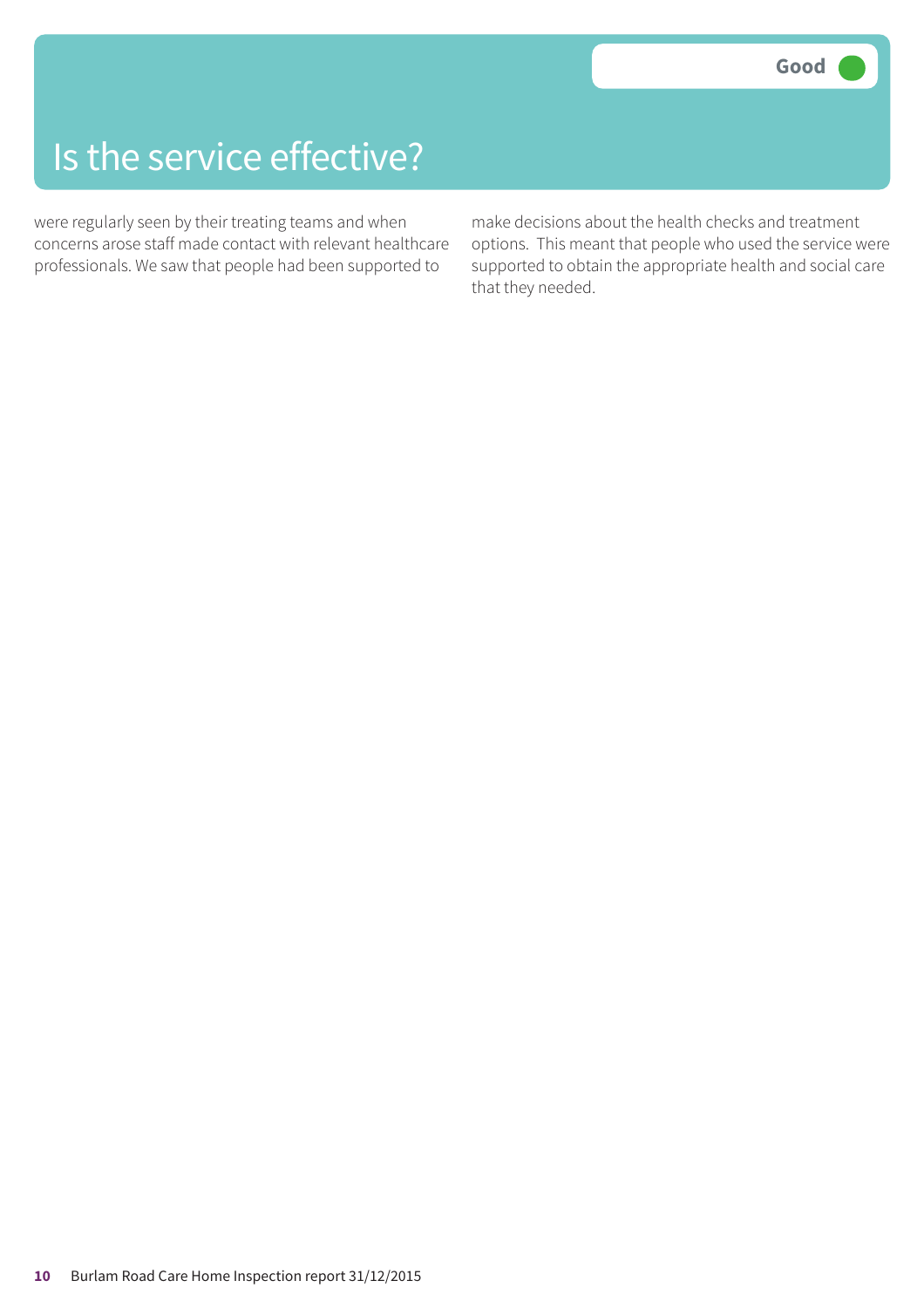#### Is the service caring?

#### **Our findings**

All the people we spoke with said they were very happy with the care and support provided at the home. People said, "The staff are really lovely", "The staff are very kind and thoughtful" And "The staff genuinely care."

Every member of staff we observed showed a caring and compassionate approach to the people who used the service. This caring manner underpinned every interaction with people and every aspect of care given. Staff spoke with great passion about their desire to deliver high quality support for people and were extremely empathetic. Staff were seen to use a wide range of techniques, such as humour and a clear communication style, to develop strong therapeutic relationships with people who used the service. We found the staff were warm, friendly and dedicated to delivering good, supportive care.

Observation of the staff showed that they knew the people very well and could anticipate needs very quickly; for example assisting people to eat their meals at a pace that suited them. The staff were skilled in communicating with people who experienced difficulties. Staff could readily interpret what people said and always checked that they had heard before moving away.

The manager and staff that we spoke with showed genuine concern for people's wellbeing. It was evident from discussion that all staff knew people very well, including their personal history preferences, likes and dislikes and had used this knowledge to form very strong therapeutic relationships. We found that staff worked in a variety of ways to ensure people received care and support that suited their needs.

The staff we spoke with explained how they maintained the privacy and dignity of the people that they cared for and told us that this was a fundamental part of their role. Staff said, "I always treat people with respect." We saw that staff knocked on people's bedroom doors and waited to be invited in before opening the door. However, we did find that prior to lunch people routinely sat in their wheelchairs in the lounge. We discussed this with the manager as it looked like people had been haphazardly left there without any thought. The manager agreed and we found when we next visited this practice had stopped. The service had policies and procedures in place to ensure that staff understand how to respect people's privacy, dignity and human rights.

People were seen to be given opportunities to make decisions and choices during the day, for example, what to have for their meal, or where to sit in the lounge.

The environment was well-designed and supported people's privacy and dignity. All the bedrooms we went into contained personal items that belonged to the person such as photographs and pictures and lamps. The staff took care looking after peoples' possessions as clothing was labelled and all toiletries in the bathroom were also labelled.

The staff also promoted people to be as independent as possible. Throughout our visit we observed that staff and people who used the service engaged in general conversation and enjoy humorous interactions. From our discussions with people and observations we found that there was a very relaxed atmosphere.

The manager had ensured people had access to advocacy services where appropriate. Advocates help to ensure that people's views and preferences are heard.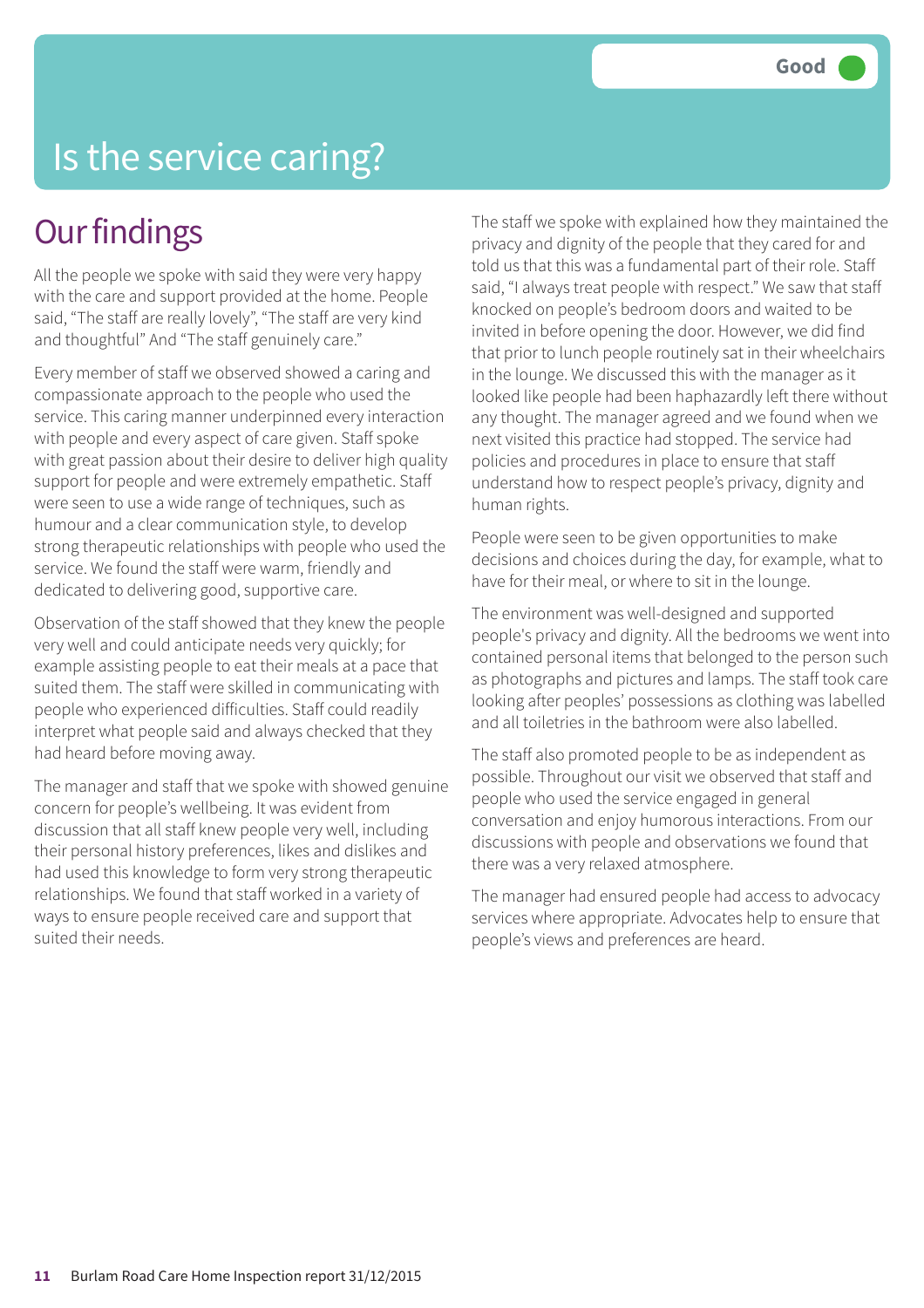### Is the service responsive?

#### **Our findings**

People told us how the staff provided a service that aimed to meet their needs and felt the home provided a personalised service. We saw that people were engaged in a variety of activities. From our discussion with the activity coordinator we found that the activities were tailored to each person. People told us that the activities coordinator was fantastic at their job and really brought the home to life. One person said, "The activities coordinator is fantastic and always trying to make each day special."

We found people were engaged in meaningful occupation and the activity coordinator had tailored the programme of activity to stimulate each person and entertain individuals. The activities coordinator was running a quiz one day and a craft sessions another day. All the people we spoke with were told us that they enjoyed the activities that were on offer.

We saw that staff promptly responded to any indications that people were experiencing problems or their care needs had changed. We saw that the nurses had been contacting other healthcare professional such as speech and language therapists when necessary to ensure they followed best practice. We found that the manager had sourced a range of current guidance such as NICE guidelines. We found that they were critically reviewing current practices at the home to make sure they were in line with expectations and contacted various healthcare professionals to assist them in this work.

The staff discussed how they had worked with people who used the service to make sure the placement remained suitable. They discussed the action the team took when

people's needs changed to make sure they did everything they could to make the home a supportive environment and ensure wherever possible the placement still met people's needs.

We found that the care records accurately reflected people's current care needs. We reviewed found that each person had a detailed assessment, which highlighted their needs. The assessment had led to a range of support plans being developed, which we found from our discussions with staff and individuals met their needs. We found that as people's needs changed their assessments were updated as were the support plans and risk assessments.

The manager discussed the care plans and told us that they found these needed to become more personalised. They found that at times the plans were too generic and lacked the space to make them more individualised. The manager discussed the improvements registered provider intended to make. We were told that a new suite of care records were being introduced and these aimed to ensure the care records became more person-centred. The staff were able to discuss in detail the care they provided and clearly worked in a person-centred manner.

Staff were able to explain what to do if they received a complaint but commented that they rarely received them. They were also able to show us the complaints policy which was in the office on all floors. We looked at the complaint procedure and saw it informed people how and who to make a complaint to and gave people timescales for action. We spoke with people who used the service who told us that if they were unhappy they would not hesitate in speaking with the manager or staff. We saw that when complaints had been made in the last 12 months the provider had thoroughly investigated and resolved them.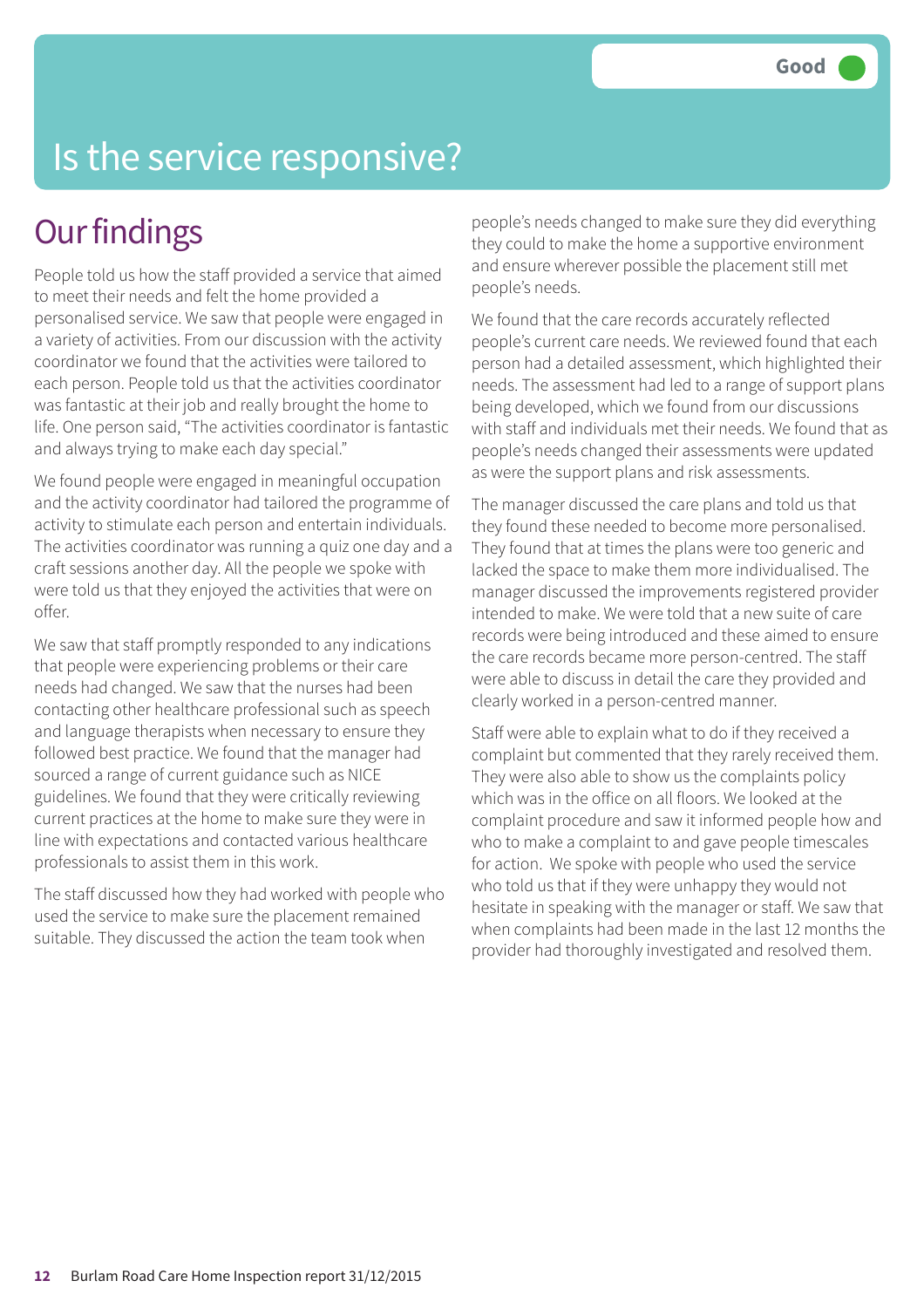### Is the service well-led?

#### **Our findings**

Prior to inspecting the home we had heard from a variety of sources such as staff in other care homes and local authority that the operational structure of the home was changing. Staff told us that they had seen on a website that the home was up for sale and prospective buyers had visited. Despite the widespread local knowledge of the changes the registered provider had not ensured that people who used the service, relatives and staff were informed of the potential for changes to occur. The registered provider had not notified us of these proposed changes either even though this is a requirement.

This was a breach of Regulation 20 (1) (Duty of Candour), of The Health and Social Care Act 2008 (Regulated Activities) Regulations 2014 and of Regulation 15 (Notice of changes) of The Care Quality Commission (Registration) Regulations 2009.

The home did not have a registered manager. The previous registered manager left in January 2015. It is a condition of the provider's registration to have a registered manager and this is a breach of that condition. We formally notified them of this is a breach of conditions prior to commencing the inspection.

The provider had employed a new manager and they came into post mid-March 2015. The manager commenced the process to become a registered manager on the first day we visited. We confirmed with our registration team that the application has been accepted and is now being processed.

People we spoke with who used the service and relatives spoke highly of the service, the staff and the manager. They told us that they thought the home was well run and met their needs. Relatives told us that they found the staff recognised any changes to individual's needs and took action straight away to look at what could be done differently.

We found that the manager clearly understood the principles of good quality assurance and used these principles to critically review the service. The manager was very reflective and critically looked at how staff could tailor their practice to ensure the care delivered was completely person centred. We found that they actively monitored the service and used the information they gathered to make improvements.

We saw that the manager had supported staff to review their practices and constantly looked for improvements that they could make to the service. The staff had a detailed knowledge of people's needs and explained how they continually aimed to provide people with good quality care.

We saw that the manager held meetings with the people who used the service, relatives and staff, which provided a forum for people to share their views.

The staff we spoke with had a pride in the home that they work in. Staff said, "This is a very good home and I am proud to work here" And, "I love working here. The manager is brilliant and really wants us to do a good job." All the staff members we spoke with described that they felt part of a big team and found the manager was very supportive. However, staff discussed how people in the local neighbourhood had asked them if the rumours were true about the changes to the home and this was difficult to handle as the registered provider had not told them what was happening.

The staff we spoke with described how the provider constantly looked to improve the service. They discussed how they as a team reflected on what went well and what did not and used this to make positive changes. The meeting minutes and action plans were reviewed confirmed that staff consistently reflected on their practices and how these could be improved.

Staff told us that the manager was supportive and accessible. They found they were very fair. Staff told us they felt comfortable raising concerns with the manager and found them to be responsive in dealing with any concerns raised. Staff told us there was good communication within the team and they worked well together. We found the manager to be an extremely visible leader who demonstrably created a warm, supportive and non-judgemental environment in which people had clearly thrived.

We found that the registered provider had recently introduced a comprehensive computerised system for monitoring the service. The manager and staff were in the process of fully implementing these and we were shown the new system. We found the guidance needed to be clearer, particularly around monitoring dependency levels and staffing numbers, as staff were unclear about what represented low, medium and high needs. They were using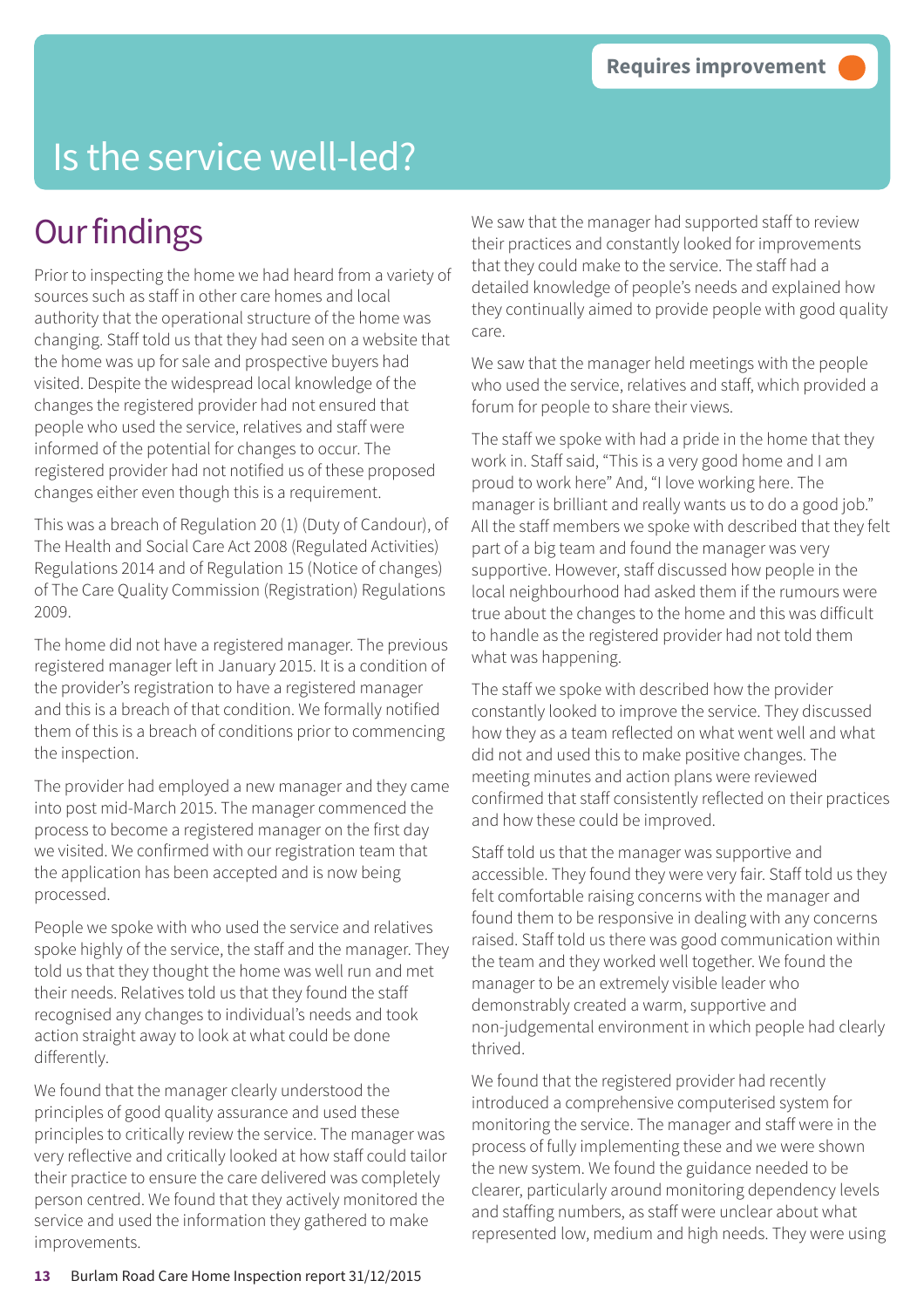#### Is the service well-led?

the full range for both residential and nursing clients and this led to the staffing figures coming out as far lower than needed. Staff needed information to tell them that the model was generic so anyone with nursing needs would naturally been deemed to have high needs. The manager was aware of this problem with the figures so using the old model, which ensured the staffing ratio met people's needs.

The manager completed weekly and monthly audits of all aspects of the service and took these audits seriously thus routinely identified areas they could improve. They then produced very detailed action plans, which the senior managers checked to see had been implemented. This combined to ensure strong governance arrangements were in place and an exceptional service was delivered.